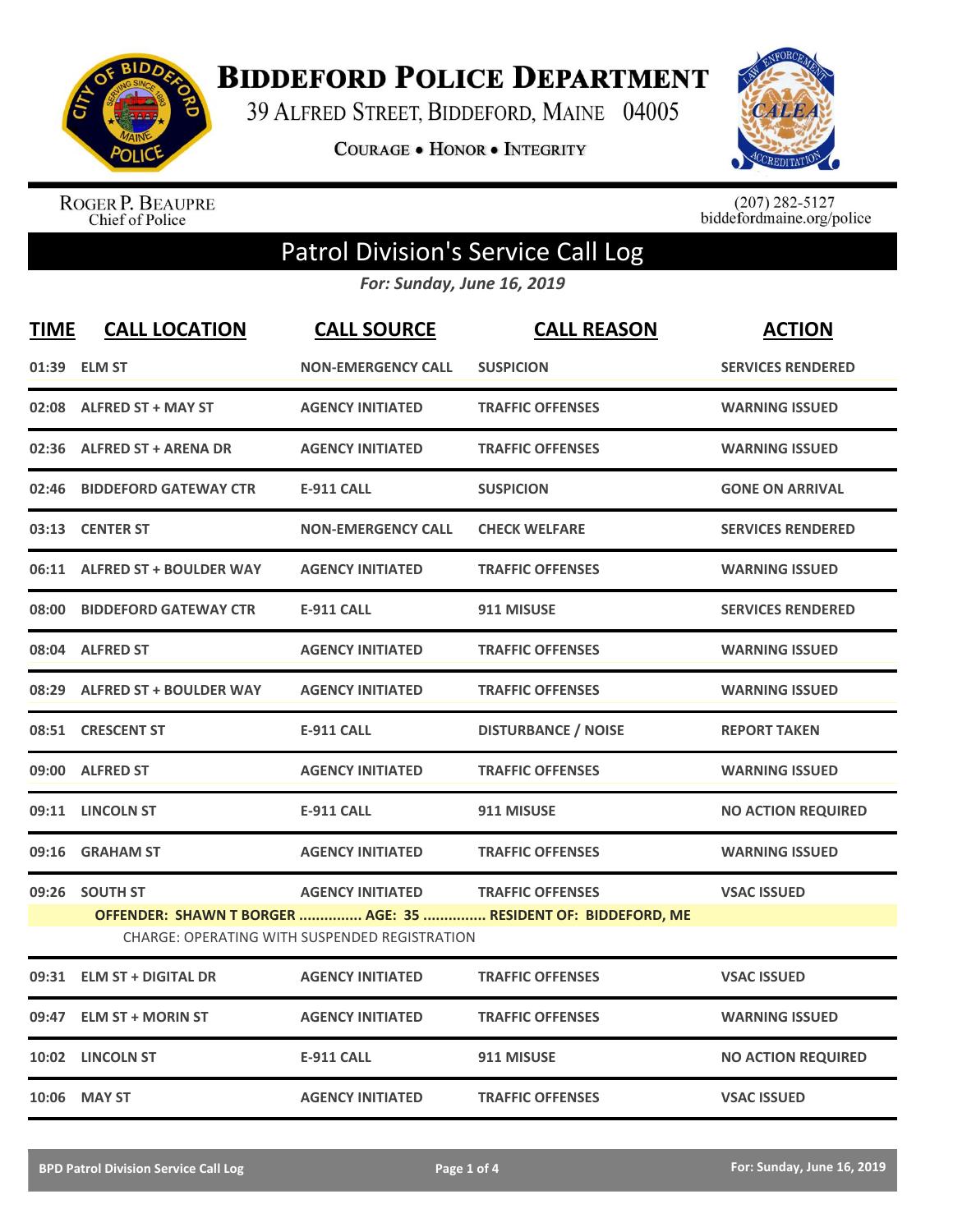| <b>TIME</b> | <b>CALL LOCATION</b>            | <b>CALL SOURCE</b>        | <b>CALL REASON</b>      | <b>ACTION</b>               |
|-------------|---------------------------------|---------------------------|-------------------------|-----------------------------|
|             | 10:08 ALFRED ST                 | <b>AGENCY INITIATED</b>   | <b>PAPERWORK</b>        | <b>PAPERWORK NOT SERVED</b> |
|             | 10:14 MARINER WAY               | <b>AGENCY INITIATED</b>   | <b>PAPERWORK</b>        | <b>NEGATIVE CONTACT</b>     |
|             | 10:17 SOUTH ST                  | <b>AGENCY INITIATED</b>   | <b>TRAFFIC OFFENSES</b> | <b>VSAC ISSUED</b>          |
|             | 10:23 ALFRED ST                 | <b>NON-EMERGENCY CALL</b> | <b>ANIMAL COMPLAINT</b> | <b>SERVICES RENDERED</b>    |
|             | 10:33 SOUTH ST                  | <b>AGENCY INITIATED</b>   | <b>TRAFFIC OFFENSES</b> | <b>WARNING ISSUED</b>       |
|             | 10:33 ALFRED ST                 | <b>NON-EMERGENCY CALL</b> | <b>SUSPICION</b>        | <b>REPORT TAKEN</b>         |
|             | 10:42 GREEN ST                  | <b>AGENCY INITIATED</b>   | <b>PAPERWORK</b>        | <b>PAPERWORK SERVED</b>     |
|             | <b>10:47 MAIN ST</b>            | <b>AGENCY INITIATED</b>   | <b>TRAFFIC OFFENSES</b> | <b>WARNING ISSUED</b>       |
|             | 10:56 SOUTH ST                  | <b>AGENCY INITIATED</b>   | <b>TRAFFIC OFFENSES</b> | <b>WARNING ISSUED</b>       |
|             | 11:04 SOUTH ST                  | <b>AGENCY INITIATED</b>   | <b>TRAFFIC OFFENSES</b> | <b>WARNING ISSUED</b>       |
|             | <b>11:18 RIVER RD</b>           | <b>AGENCY INITIATED</b>   | <b>TRAFFIC OFFENSES</b> | <b>VSAC ISSUED</b>          |
|             | <b>11:29 RIVER RD</b>           | <b>AGENCY INITIATED</b>   | <b>TRAFFIC OFFENSES</b> | <b>WARNING ISSUED</b>       |
| 11:30       | <b>HILLS BEACH RD</b>           | <b>AGENCY INITIATED</b>   | <b>PAPERWORK</b>        | <b>PAPERWORK SERVED</b>     |
|             | 11:34 ELM ST + PRECOURT ST      | <b>NON-EMERGENCY CALL</b> | <b>TRAFFIC SIGNALS</b>  | <b>NO ACTION REQUIRED</b>   |
|             | 11:36 ELM ST                    | <b>AGENCY INITIATED</b>   | <b>TRAFFIC OFFENSES</b> | <b>WARNING ISSUED</b>       |
|             | 11:46 SOUTH ST                  | <b>AGENCY INITIATED</b>   | <b>TRAFFIC OFFENSES</b> | <b>WARNING ISSUED</b>       |
|             | 11:52 OAK ST                    | <b>AGENCY INITIATED</b>   | <b>PAPERWORK</b>        | <b>PAPERWORK SERVED</b>     |
|             | 12:03 MAIN ST                   | <b>AGENCY INITIATED</b>   | <b>TRAFFIC OFFENSES</b> | <b>WARNING ISSUED</b>       |
|             | 12:03 CHANNEL COVE LN           | <b>AGENCY INITIATED</b>   | <b>PAPERWORK</b>        | <b>PAPERWORK NOT SERVED</b> |
|             | 12:04 LINCOLN ST                | <b>E-911 CALL</b>         | 911 MISUSE              | <b>NO ACTION REQUIRED</b>   |
|             | 12:09 AMHERST ST                | <b>NON-EMERGENCY CALL</b> | <b>CHECK WELFARE</b>    | <b>SERVICES RENDERED</b>    |
|             | 12:14 FORTUNES ROCKS RD         | <b>AGENCY INITIATED</b>   | <b>SUSPICION</b>        | <b>SERVICES RENDERED</b>    |
|             | 12:15 CLEAVES ST + LAFAYETTE ST | <b>AGENCY INITIATED</b>   | <b>ALL OTHER</b>        | <b>SERVICES RENDERED</b>    |
|             | 12:31 ARROWWOOD DR              | <b>AGENCY INITIATED</b>   | <b>PAPERWORK</b>        | <b>NEGATIVE CONTACT</b>     |
|             | 12:48 WEST ST + WESTLAND AVE    | <b>E-911 CALL</b>         | <b>ANIMAL COMPLAINT</b> | <b>SERVICES RENDERED</b>    |
|             | 12:53 ALFRED ST                 | E-911 CALL                | 911 MISUSE              | <b>NO ACTION REQUIRED</b>   |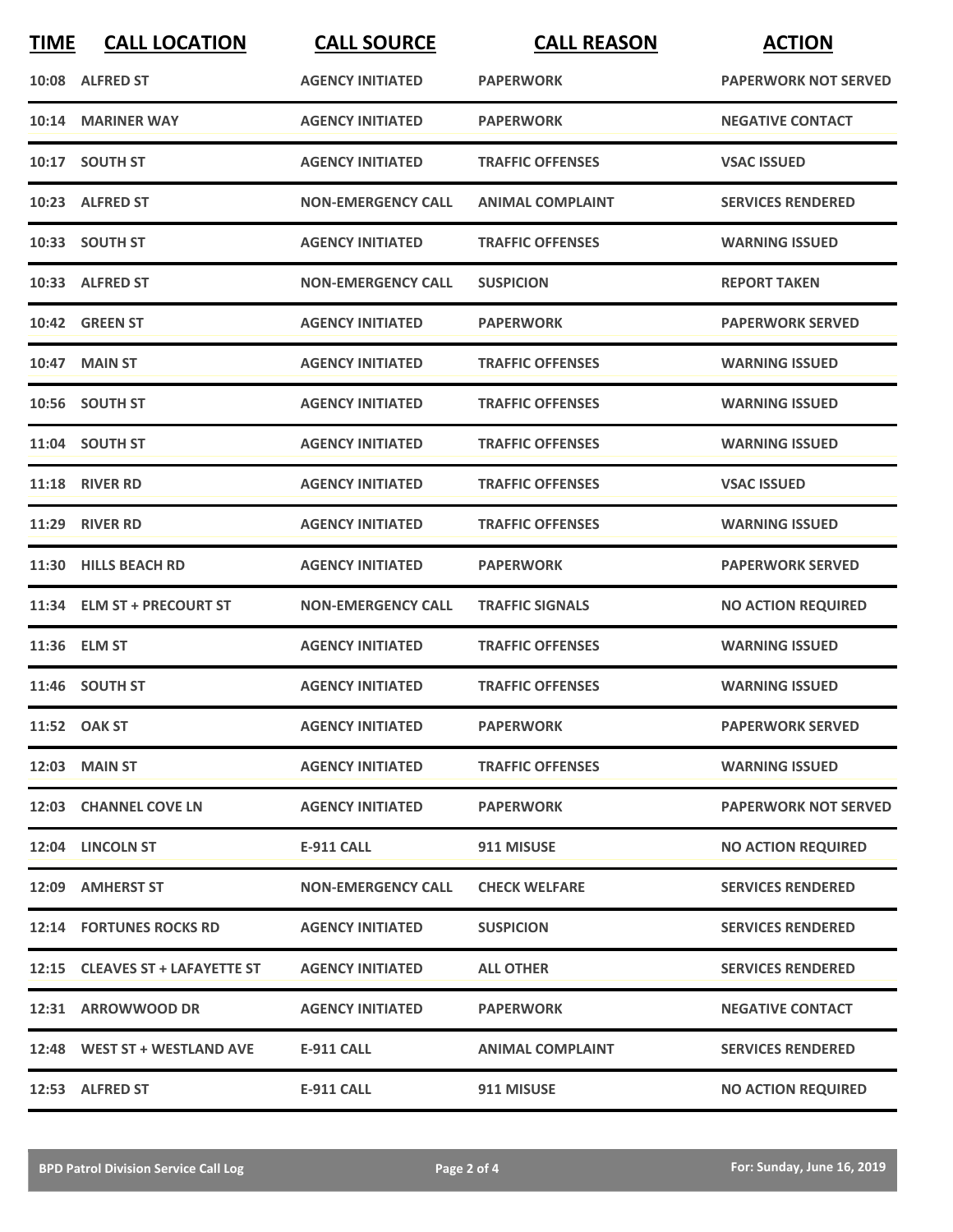| <b>TIME</b> | <b>CALL LOCATION</b>          | <b>CALL SOURCE</b>        | <b>CALL REASON</b>            | <b>ACTION</b>             |
|-------------|-------------------------------|---------------------------|-------------------------------|---------------------------|
|             | 13:20 STONE ST + LINCOLN ST   | <b>AGENCY INITIATED</b>   | <b>TRAFFIC OFFENSES</b>       | <b>WARNING ISSUED</b>     |
|             | 13:45 ELM ST                  | <b>AGENCY INITIATED</b>   | <b>TRAFFIC OFFENSES</b>       | <b>VSAC ISSUED</b>        |
|             | 13:48 FRANKLIN ST             | <b>NON-EMERGENCY CALL</b> | <b>SUSPICION</b>              | <b>NO VIOLATION</b>       |
|             | 14:45 SUMMER ST               | <b>NON-EMERGENCY CALL</b> | <b>CIVIL COMPLAINT</b>        | <b>CIVIL COMPLAINT</b>    |
|             | 14:49 ALFRED ST + ANDREWS RD  | <b>NON-EMERGENCY CALL</b> | <b>ANIMAL COMPLAINT</b>       | <b>GONE ON ARRIVAL</b>    |
|             | 14:56 POOL ST                 | <b>NON-EMERGENCY CALL</b> | <b>ARTICLES LOST/FOUND</b>    | <b>SERVICES RENDERED</b>  |
|             | 15:14 ELM ST + WACO DR        | <b>AGENCY INITIATED</b>   | <b>TRAFFIC OFFENSES</b>       | <b>WARNING ISSUED</b>     |
|             | <b>15:21 DARTMOUTH ST</b>     | <b>E-911 CALL</b>         | 911 MISUSE                    | <b>NO ACTION REQUIRED</b> |
|             | 15:35 ALFRED ST               | E-911 CALL                | 911 MISUSE                    | <b>SERVICES RENDERED</b>  |
|             | 16:05 RIVER RD + SOUTH ST     | <b>AGENCY INITIATED</b>   | <b>TRAFFIC OFFENSES</b>       | <b>VSAC ISSUED</b>        |
|             | 16:19 MAY ST + ALFRED ST      | <b>AGENCY INITIATED</b>   | <b>TRAFFIC OFFENSES</b>       | <b>VSAC ISSUED</b>        |
|             | 16:44 HILL ST + WEST ST       | <b>AGENCY INITIATED</b>   | <b>TRAFFIC OFFENSES</b>       | <b>WARNING ISSUED</b>     |
|             | 16:51 MAIN ST + BRADBURY ST   | <b>AGENCY INITIATED</b>   | <b>TRAFFIC OFFENSES</b>       | <b>WARNING ISSUED</b>     |
|             | 17:20 ELM ST                  | <b>AGENCY INITIATED</b>   | <b>TRAFFIC OFFENSES</b>       | <b>WARNING ISSUED</b>     |
|             | 17:35 ELM ST                  | <b>AGENCY INITIATED</b>   | <b>TRAFFIC OFFENSES</b>       | <b>WARNING ISSUED</b>     |
|             | 17:39 GOVE ST                 | <b>NON-EMERGENCY CALL</b> | <b>JUVENILE OFFENSES</b>      | <b>SERVICES RENDERED</b>  |
|             | 18:22 DIGITAL DR              | <b>AGENCY INITIATED</b>   | <b>SUSPICION</b>              | <b>NO VIOLATION</b>       |
|             | 18:23 ALFRED ST + MARINER WAY | <b>AGENCY INITIATED</b>   | <b>TRAFFIC OFFENSES</b>       | <b>WARNING ISSUED</b>     |
|             | 18:25 BIRCH ST                | E-911 CALL                | <b>DOMESTIC COMPLAINTS</b>    | <b>REPORT TAKEN</b>       |
|             | 18:45 ALFRED ST               | <b>NON-EMERGENCY CALL</b> | <b>COURT ORDERED CHECK IN</b> | <b>SERVICES RENDERED</b>  |
|             | 18:59 ALFRED ST               | <b>AGENCY INITIATED</b>   | <b>TRAFFIC OFFENSES</b>       | <b>WARNING ISSUED</b>     |
|             | 19:24 HILLS BEACH RD          | <b>NON-EMERGENCY CALL</b> | <b>ALL OTHER</b>              | <b>SERVICES RENDERED</b>  |
|             | 19:46 PRECOURT ST             | E-911 CALL                | <b>SUSPICION</b>              | <b>SERVICES RENDERED</b>  |
|             | 20:07 LINCOLN ST              | <b>E-911 CALL</b>         | 911 MISUSE                    | <b>SERVICES RENDERED</b>  |
|             | 20:21 WATER ST                | <b>NON-EMERGENCY CALL</b> | <b>DISTURBANCE / NOISE</b>    | <b>UNFOUNDED</b>          |
|             | 20:49 ELM ST                  | <b>AGENCY INITIATED</b>   | <b>TRAFFIC OFFENSES</b>       | <b>WARNING ISSUED</b>     |